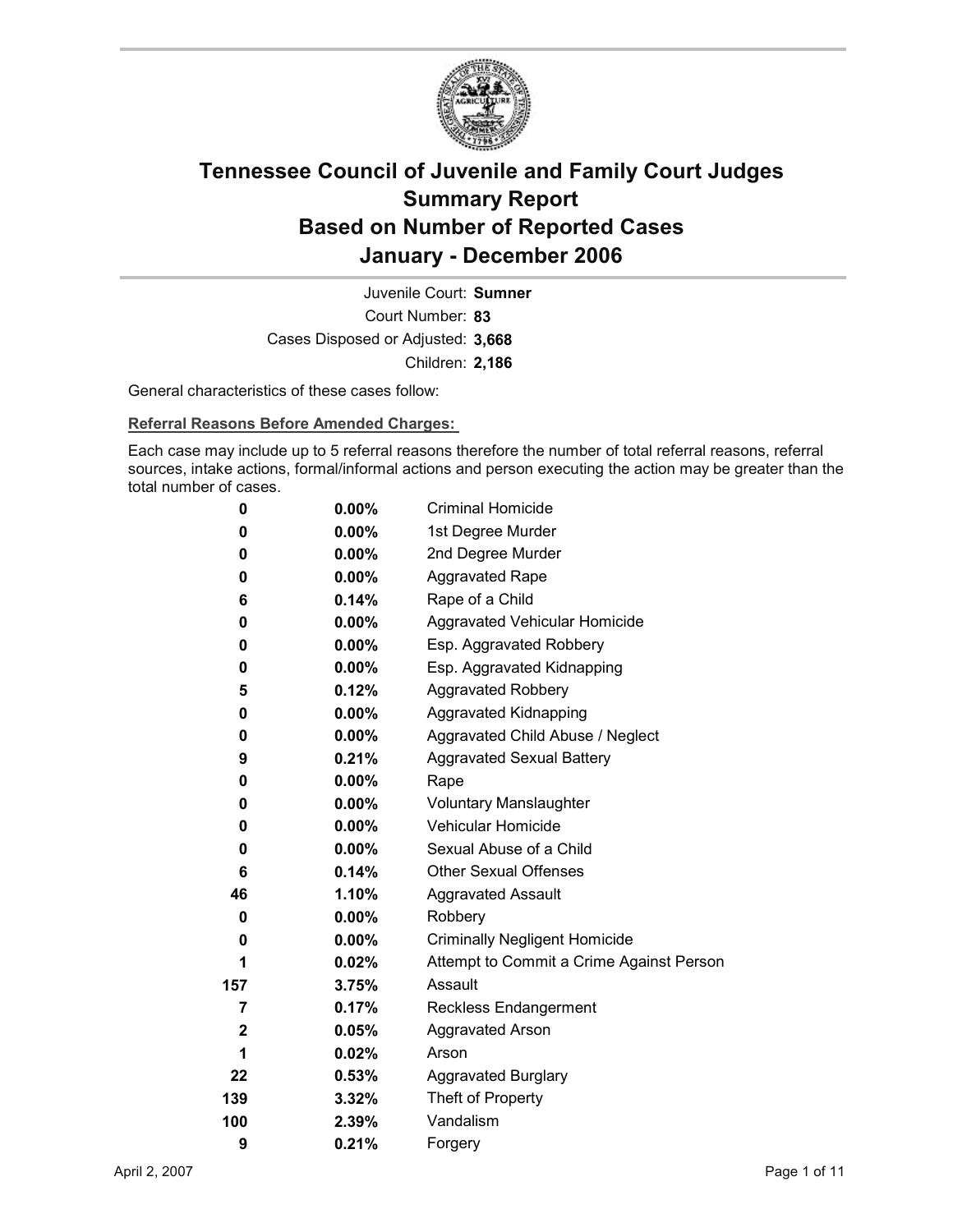

Court Number: **83** Juvenile Court: **Sumner** Cases Disposed or Adjusted: **3,668** Children: **2,186**

### **Referral Reasons Before Amended Charges:**

Each case may include up to 5 referral reasons therefore the number of total referral reasons, referral sources, intake actions, formal/informal actions and person executing the action may be greater than the total number of cases.

| 0            | $0.00\%$ | <b>Worthless Checks</b>                                     |
|--------------|----------|-------------------------------------------------------------|
| 1            | 0.02%    | Illegal Possession / Fraudulent Use of Credit / Debit Cards |
| 42           | $1.00\%$ | <b>Burglary</b>                                             |
| 13           | 0.31%    | Unauthorized Use of a Vehicle                               |
| 0            | $0.00\%$ | <b>Cruelty to Animals</b>                                   |
| 5            | 0.12%    | Sale of Controlled Substances                               |
| 54           | 1.29%    | <b>Other Drug Offenses</b>                                  |
| 104          | 2.48%    | Possession of Controlled Substances                         |
| 1            | 0.02%    | <b>Criminal Attempt</b>                                     |
| 5            | 0.12%    | Carrying Weapons on School Property                         |
| 5            | 0.12%    | Unlawful Carrying / Possession of a Weapon                  |
| 5            | 0.12%    | <b>Evading Arrest</b>                                       |
| $\mathbf{2}$ | 0.05%    | Escape                                                      |
| 11           | 0.26%    | Driving Under Influence (DUI)                               |
| 122          | 2.91%    | Possession / Consumption of Alcohol                         |
| 29           | 0.69%    | Resisting Stop, Frisk, Halt, Arrest or Search               |
| $\pmb{0}$    | $0.00\%$ | <b>Aggravated Criminal Trespass</b>                         |
| 17           | 0.41%    | Harassment                                                  |
| 30           | 0.72%    | Failure to Appear                                           |
| 10           | 0.24%    | Filing a False Police Report                                |
| 5            | 0.12%    | Criminal Impersonation                                      |
| 28           | 0.67%    | <b>Disorderly Conduct</b>                                   |
| 34           | 0.81%    | <b>Criminal Trespass</b>                                    |
| 12           | 0.29%    | <b>Public Intoxication</b>                                  |
| 0            | $0.00\%$ | Gambling                                                    |
| 62           | 1.48%    | <b>Traffic</b>                                              |
| 0            | 0.00%    | <b>Local Ordinances</b>                                     |
| 0            | $0.00\%$ | Violation of Wildlife Regulations                           |
| $\mathbf{2}$ | 0.05%    | Contempt of Court                                           |
| 138          | 3.29%    | <b>Violation of Probation</b>                               |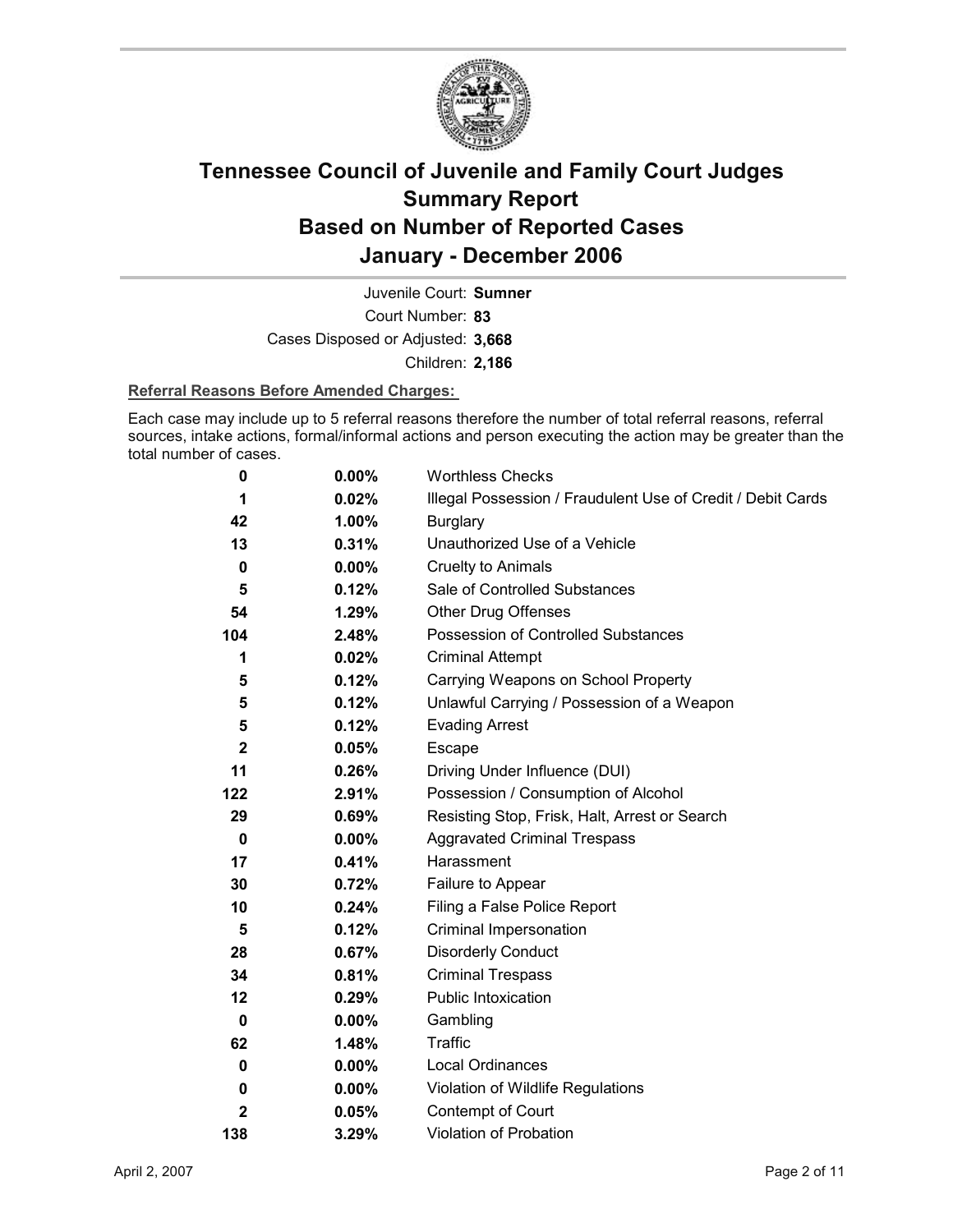

Court Number: **83** Juvenile Court: **Sumner** Cases Disposed or Adjusted: **3,668** Children: **2,186**

#### **Referral Reasons Before Amended Charges:**

Each case may include up to 5 referral reasons therefore the number of total referral reasons, referral sources, intake actions, formal/informal actions and person executing the action may be greater than the total number of cases.

| 4,189 | 100.00%  | <b>Total Referrals</b>                 |
|-------|----------|----------------------------------------|
| 493   | 11.77%   | Other                                  |
| 0     | $0.00\%$ | <b>Consent to Marry</b>                |
| 0     | 0.00%    | <b>Request for Medical Treatment</b>   |
| 0     | $0.00\%$ | <b>Child Support</b>                   |
| 0     | $0.00\%$ | Paternity / Legitimation               |
| 60    | 1.43%    | Visitation                             |
| 197   | 4.70%    | Custody                                |
| 302   | 7.21%    | <b>Foster Care Review</b>              |
| 0     | 0.00%    | <b>Administrative Review</b>           |
| 895   | 21.37%   | <b>Judicial Review</b>                 |
| 0     | 0.00%    | Violation of Informal Adjustment       |
| 0     | 0.00%    | <b>Violation of Pretrial Diversion</b> |
| 18    | 0.43%    | <b>Termination of Parental Rights</b>  |
| 76    | 1.81%    | Dependency / Neglect                   |
| 0     | $0.00\%$ | <b>Physically Abused Child</b>         |
| 0     | $0.00\%$ | Sexually Abused Child                  |
| 88    | 2.10%    | Violation of Curfew                    |
| 115   | 2.75%    | Violation of a Valid Court Order       |
| 47    | 1.12%    | Possession of Tobacco Products         |
| 4     | 0.10%    | Out-of-State Runaway                   |
| 109   | 2.60%    | In-State Runaway                       |
| 265   | 6.33%    | Truancy                                |
| 267   | 6.37%    | <b>Unruly Behavior</b>                 |
| 6     | 0.14%    | <b>Violation of Aftercare</b>          |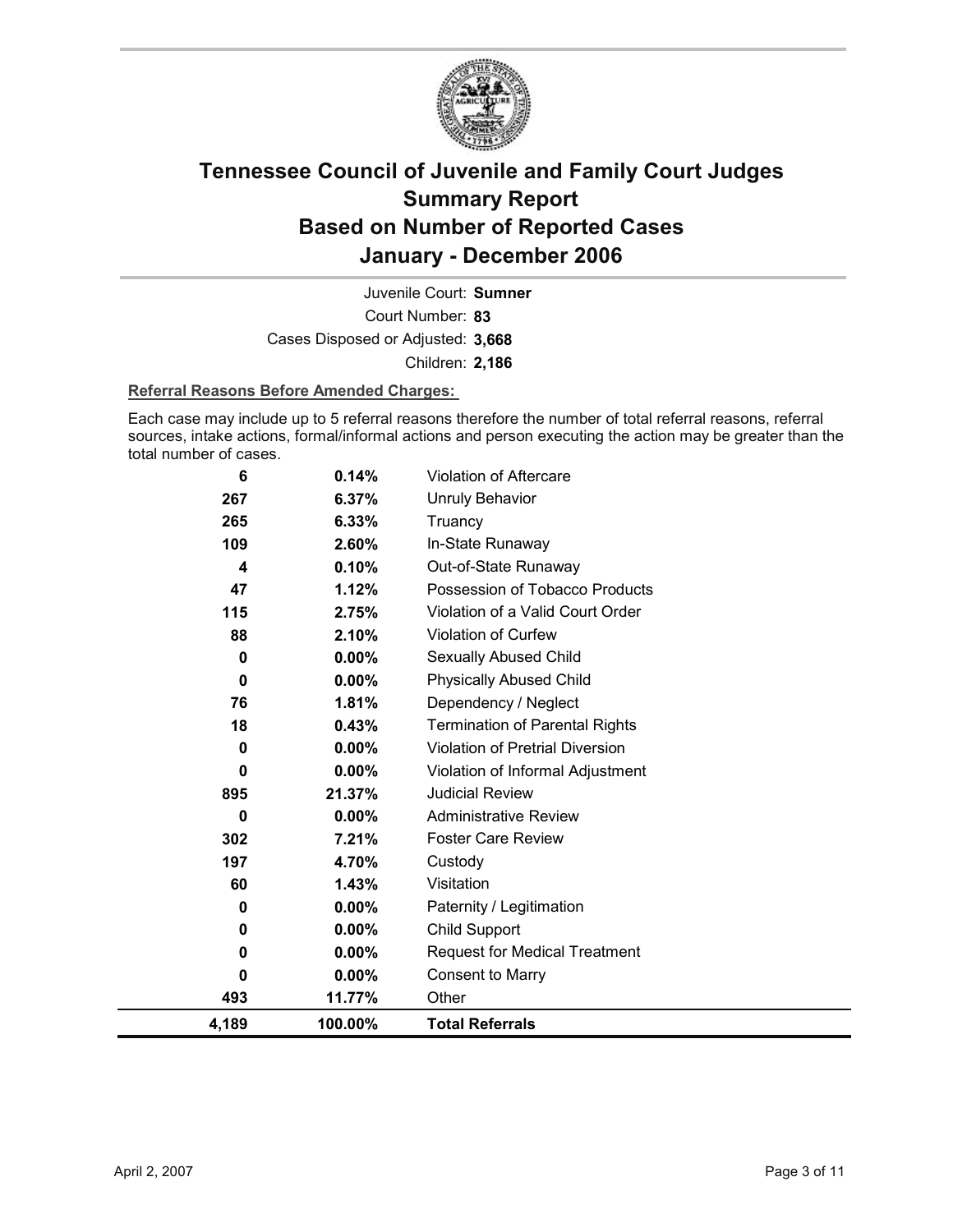

| Juvenile Court: Sumner            |                            |                                   |  |  |  |
|-----------------------------------|----------------------------|-----------------------------------|--|--|--|
| Court Number: 83                  |                            |                                   |  |  |  |
| Cases Disposed or Adjusted: 3,668 |                            |                                   |  |  |  |
|                                   |                            | Children: 2,186                   |  |  |  |
|                                   | <b>Referral Sources: 1</b> |                                   |  |  |  |
| 1,476                             | 35.24%                     | Law Enforcement                   |  |  |  |
| 373                               | 8.90%                      | Parents                           |  |  |  |
| 130                               | 3.10%                      | <b>Relatives</b>                  |  |  |  |
| 86                                | 2.05%                      | Self                              |  |  |  |
| 306                               | 7.30%                      | School                            |  |  |  |
| 6                                 | 0.14%                      | <b>CSA</b>                        |  |  |  |
| 748                               | 17.86%                     | <b>DCS</b>                        |  |  |  |
| 10                                | 0.24%                      | Other State Department            |  |  |  |
| 13                                | 0.31%                      | <b>District Attorney's Office</b> |  |  |  |
| 818                               | 19.53%                     | <b>Court Staff</b>                |  |  |  |
| 41                                | 0.98%                      | Social Agency                     |  |  |  |
| 20                                | 0.48%                      | <b>Other Court</b>                |  |  |  |
| 46                                | 1.10%                      | Victim                            |  |  |  |
| 6                                 | 0.14%                      | Child & Parent                    |  |  |  |
| 0                                 | $0.00\%$                   | Hospital                          |  |  |  |
| 1                                 | 0.02%                      | Unknown                           |  |  |  |
| 109                               | 2.60%                      | Other                             |  |  |  |
| 4,189                             | 100.00%                    | <b>Total Referral Sources</b>     |  |  |  |
| Age of Child at Referral: 2       |                            |                                   |  |  |  |
|                                   |                            |                                   |  |  |  |
| 463                               | 21.18%                     | Ages 10 and Under                 |  |  |  |

| 2,186 | 100.00%  | <b>Total Child Count</b> |  |
|-------|----------|--------------------------|--|
| 0     | $0.00\%$ | Unknown / Not Reported   |  |
| 122   | 5.58%    | Ages 19 and Over         |  |
| 517   | 23.65%   | Ages 17 through 18       |  |
| 653   | 29.87%   | Ages 15 through 16       |  |
| 309   | 14.14%   | Ages 13 through 14       |  |
| 122   | 5.58%    | Ages 11 through 12       |  |
| 463   | 21.18%   | Ages 10 and Under        |  |

 $1$  If different than number of Referral Reasons (4189), verify accuracy of your court's data.

<sup>2</sup> One child could be counted in multiple categories, verify accuracy of your court's data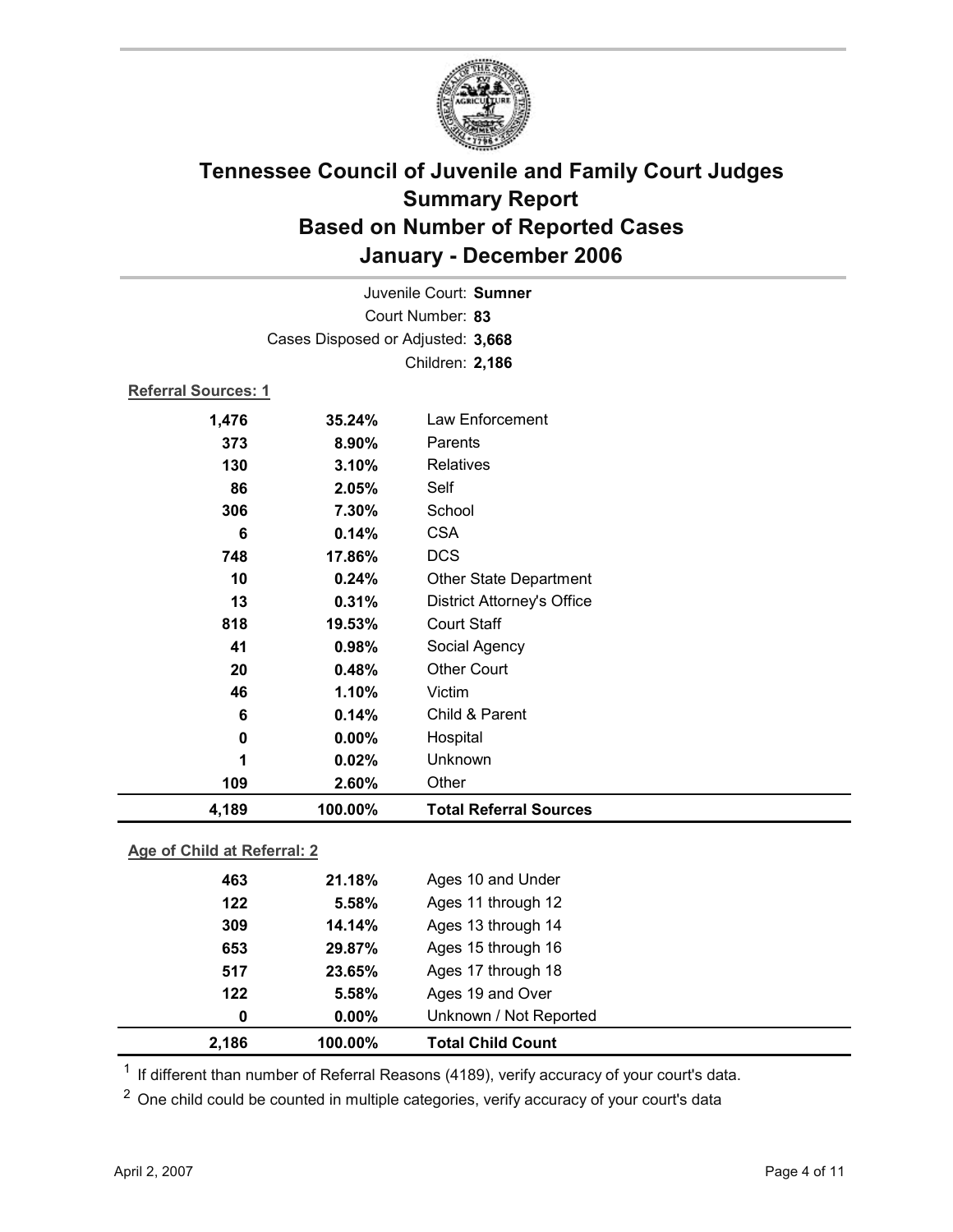

| Juvenile Court: Sumner    |                                         |                          |  |  |
|---------------------------|-----------------------------------------|--------------------------|--|--|
| Court Number: 83          |                                         |                          |  |  |
|                           | Cases Disposed or Adjusted: 3,668       |                          |  |  |
|                           |                                         | Children: 2,186          |  |  |
| Sex of Child: 1           |                                         |                          |  |  |
| 1,351                     | 61.80%                                  | Male                     |  |  |
| 816                       | 37.33%                                  | Female                   |  |  |
| 19                        | 0.87%                                   | Unknown                  |  |  |
| 2,186                     | 100.00%                                 | <b>Total Child Count</b> |  |  |
| Race of Child: 1          |                                         |                          |  |  |
| 1,731                     | 79.19%                                  | White                    |  |  |
| 267                       | 12.21%                                  | African American         |  |  |
| 3                         | 0.14%                                   | <b>Native American</b>   |  |  |
| 8                         | 0.37%                                   | Asian                    |  |  |
| 68                        | 3.11%                                   | Mixed                    |  |  |
| 109                       | 4.99%                                   | Unknown                  |  |  |
| 2,186                     | 100.00%                                 | <b>Total Child Count</b> |  |  |
| <b>Hispanic Origin: 1</b> |                                         |                          |  |  |
| 70                        | 3.20%                                   | Yes                      |  |  |
| 2,049                     | 93.73%                                  | No                       |  |  |
| 67                        | 3.06%                                   | Unknown                  |  |  |
| 2,186                     | 100.00%                                 | <b>Total Child Count</b> |  |  |
|                           | <b>School Enrollment of Children: 1</b> |                          |  |  |
| 1,219                     | 55.76%                                  | Yes                      |  |  |
| 374                       | 17.11%                                  | No                       |  |  |
| 593                       | 27.13%                                  | Unknown                  |  |  |
| 2,186                     | 100.00%                                 | <b>Total Child Count</b> |  |  |

 $1$  One child could be counted in multiple categories, verify accuracy of your court's data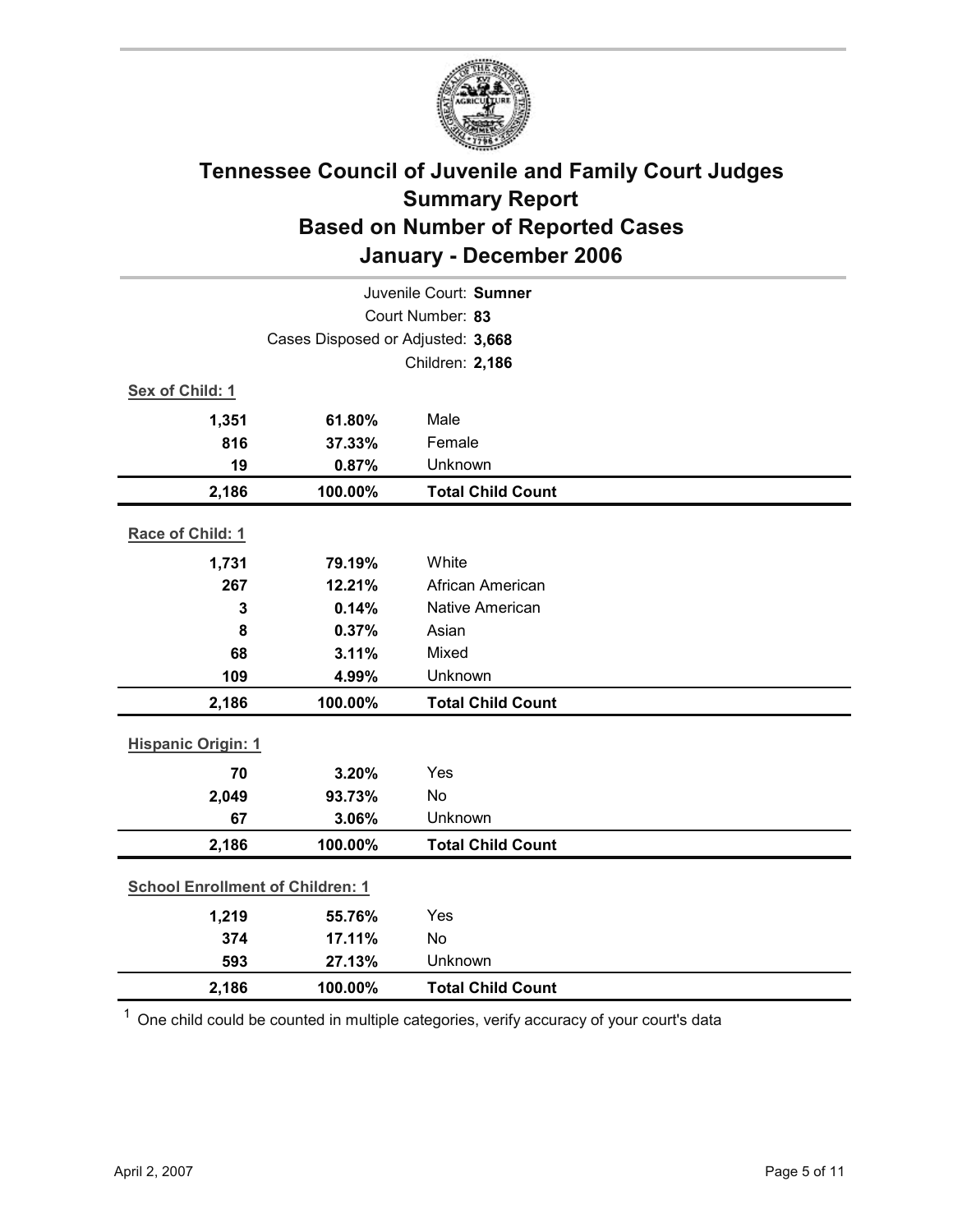

Court Number: **83** Juvenile Court: **Sumner** Cases Disposed or Adjusted: **3,668** Children: **2,186**

**Living Arrangement of Child at Time of Referral: 1**

| 2,186 | 100.00%   | <b>Total Child Count</b>     |
|-------|-----------|------------------------------|
| 21    | 0.96%     | Other                        |
| 562   | 25.71%    | Unknown                      |
| 105   | 4.80%     | Independent                  |
| 4     | 0.18%     | In an Institution            |
| 8     | 0.37%     | In a Residential Center      |
| 25    | 1.14%     | In a Group Home              |
| 71    | 3.25%     | With Foster Family           |
| 14    | 0.64%     | <b>With Adoptive Parents</b> |
| 204   | 9.33%     | <b>With Relatives</b>        |
| 134   | 6.13%     | <b>With Father</b>           |
| 567   | 25.94%    | <b>With Mother</b>           |
| 144   | 6.59%     | With Mother and Stepfather   |
| 31    | 1.42%     | With Father and Stepmother   |
| 296   | $13.54\%$ | With Both Biological Parents |
|       |           |                              |

### **Type of Detention: 2**

| 3,668        | 100.00%  | <b>Total Detention Count</b> |  |
|--------------|----------|------------------------------|--|
| 0            | $0.00\%$ | Other                        |  |
| 2,992        | 81.57%   | Does Not Apply               |  |
| 23           | 0.63%    | <b>Unknown</b>               |  |
| $\mathbf{2}$ | 0.05%    | <b>Psychiatric Hospital</b>  |  |
| 9            | 0.25%    | Jail - No Separation         |  |
| 0            | $0.00\%$ | Jail - Partial Separation    |  |
| 5            | 0.14%    | Jail - Complete Separation   |  |
| 629          | 17.15%   | Juvenile Detention Facility  |  |
| 8            | 0.22%    | Non-Secure Placement         |  |
|              |          |                              |  |

 $<sup>1</sup>$  One child could be counted in multiple categories, verify accuracy of your court's data</sup>

 $2$  If different than number of Cases (3668) verify accuracy of your court's data.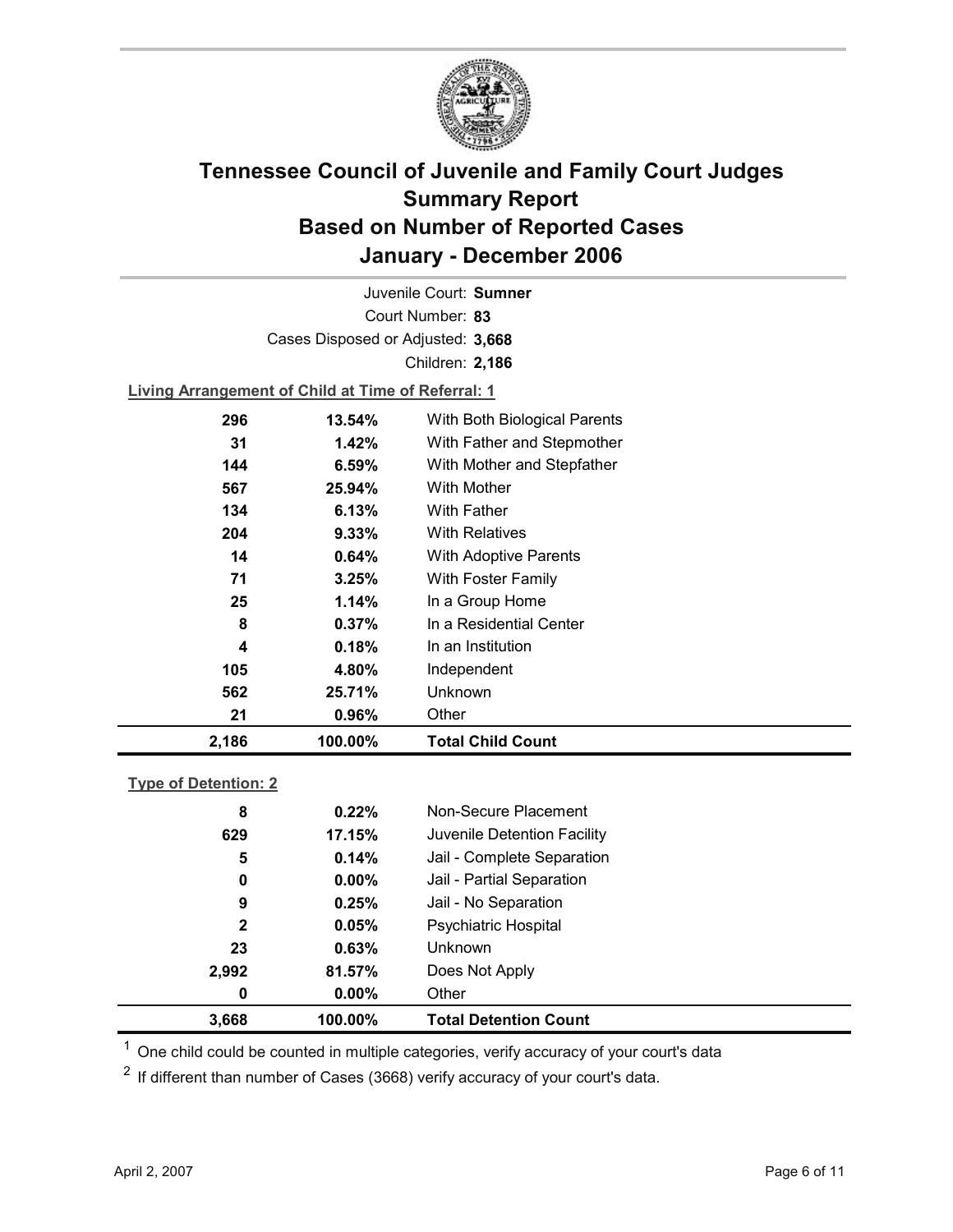

| Juvenile Court: Sumner   |                                                    |                                      |  |
|--------------------------|----------------------------------------------------|--------------------------------------|--|
| Court Number: 83         |                                                    |                                      |  |
|                          | Cases Disposed or Adjusted: 3,668                  |                                      |  |
|                          |                                                    | Children: 2,186                      |  |
|                          | <b>Placement After Secure Detention Hearing: 1</b> |                                      |  |
| 400                      | 10.91%                                             | Returned to Prior Living Arrangement |  |
| 76                       | 2.07%                                              | Juvenile Detention Facility          |  |
| 4                        | 0.11%                                              | Jail                                 |  |
| 0                        | $0.00\%$                                           | Shelter / Group Home                 |  |
| 1                        | 0.03%                                              | <b>Foster Family Home</b>            |  |
| 13                       | 0.35%                                              | Psychiatric Hospital                 |  |
| 49                       | 1.34%                                              | Unknown / Not Reported               |  |
| 3,120                    | 85.06%                                             | Does Not Apply                       |  |
| 5                        | 0.14%                                              | Other                                |  |
|                          |                                                    |                                      |  |
| 3,668                    | 100.00%                                            | <b>Total Placement Count</b>         |  |
|                          |                                                    |                                      |  |
| <b>Intake Actions: 2</b> |                                                    |                                      |  |
| 2,523                    | 60.23%                                             | <b>Petition Filed</b>                |  |
| 238                      | 5.68%                                              | <b>Motion Filed</b>                  |  |
| $\overline{7}$           | 0.17%                                              | <b>Citation Processed</b>            |  |
| 0                        | $0.00\%$                                           | Notification of Paternity Processed  |  |
| 1,001                    | 23.90%                                             | Scheduling of Judicial Review        |  |
| $\mathbf{2}$             | 0.05%                                              | Scheduling of Administrative Review  |  |
| 252                      | 6.02%                                              | Scheduling of Foster Care Review     |  |
| $\mathbf{2}$             | 0.05%                                              | <b>Unknown</b>                       |  |
| 4                        | 0.10%                                              | Does Not Apply                       |  |
| 160                      | 3.82%                                              | Other                                |  |

 $1$  If different than number of Cases (3668) verify accuracy of your court's data.

 $2$  If different than number of Referral Reasons (4189), verify accuracy of your court's data.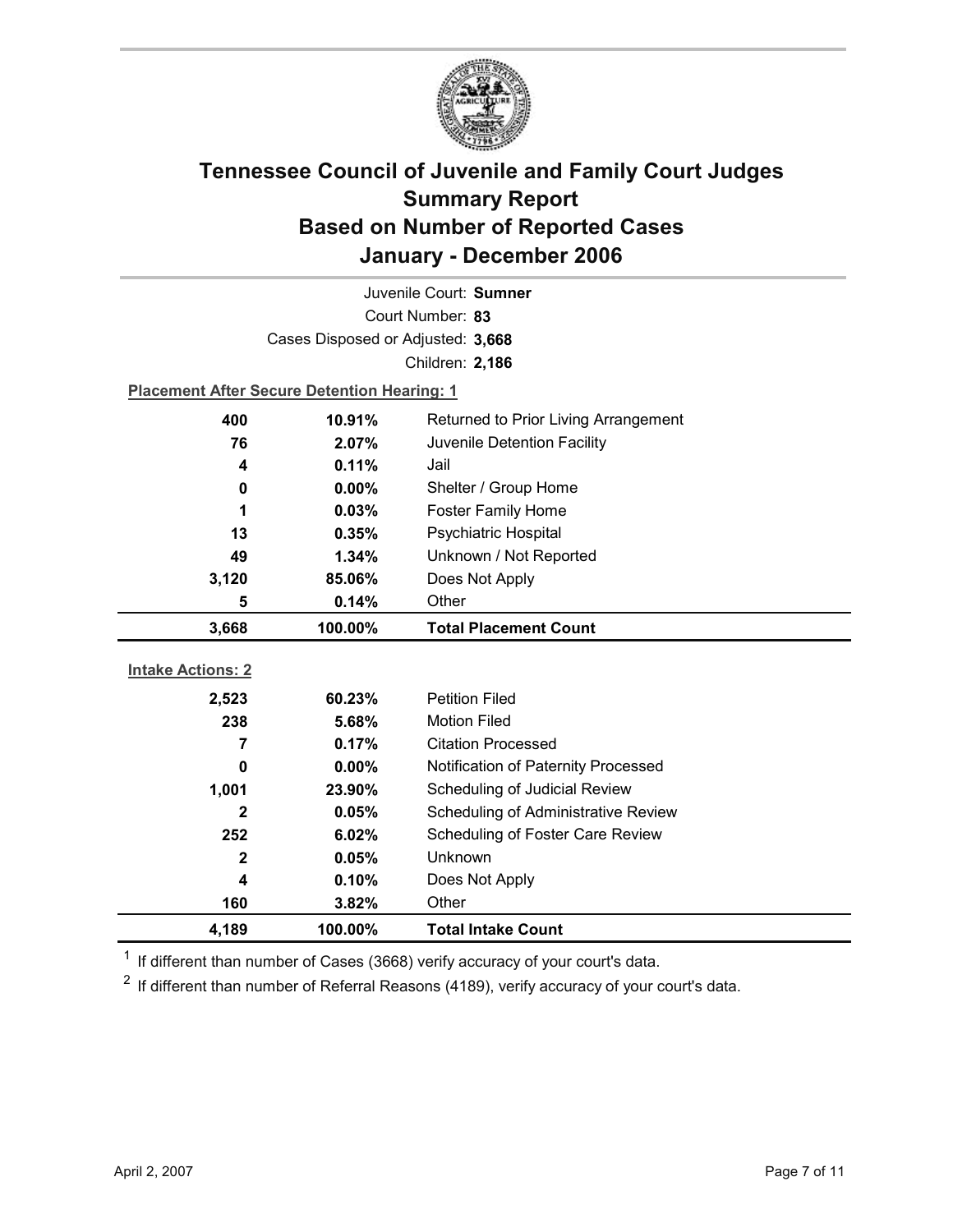

Court Number: **83** Juvenile Court: **Sumner** Cases Disposed or Adjusted: **3,668** Children: **2,186**

### **Last Grade Completed by Child: 1**

| 165                                     | 7.55%   | Too Young for School     |
|-----------------------------------------|---------|--------------------------|
| 27                                      | 1.24%   | Preschool                |
| 25                                      | 1.14%   | Kindergarten             |
| 27                                      | 1.24%   | 1st Grade                |
| 30                                      | 1.37%   | 2nd Grade                |
| 27                                      | 1.24%   | 3rd Grade                |
| 28                                      | 1.28%   | 4th Grade                |
| 43                                      | 1.97%   | 5th Grade                |
| 76                                      | 3.48%   | 6th Grade                |
| 116                                     | 5.31%   | 7th Grade                |
| 197                                     | 9.01%   | 8th Grade                |
| 204                                     | 9.33%   | 9th Grade                |
| 229                                     | 10.48%  | 10th Grade               |
| 136                                     | 6.22%   | 11th Grade               |
| 8                                       | 0.37%   | 12th Grade               |
| 1                                       | 0.05%   | Non-Graded Special Ed    |
| 25                                      | 1.14%   | <b>GED</b>               |
| 19                                      | 0.87%   | Graduated                |
| 11                                      | 0.50%   | Never Attended School    |
| 790                                     | 36.14%  | Unknown                  |
| $\mathbf{2}$                            | 0.09%   | Other                    |
| 2,186                                   | 100.00% | <b>Total Child Count</b> |
| <b>Enrolled in Special Education: 1</b> |         |                          |
|                                         |         |                          |
| 169                                     | 7.73%   | Yes                      |
| 1,091                                   | 49.91%  | No                       |
| 926                                     | 42.36%  | Unknown                  |

 $1$  One child could be counted in multiple categories, verify accuracy of your court's data

**2,186 100.00% Total Child Count**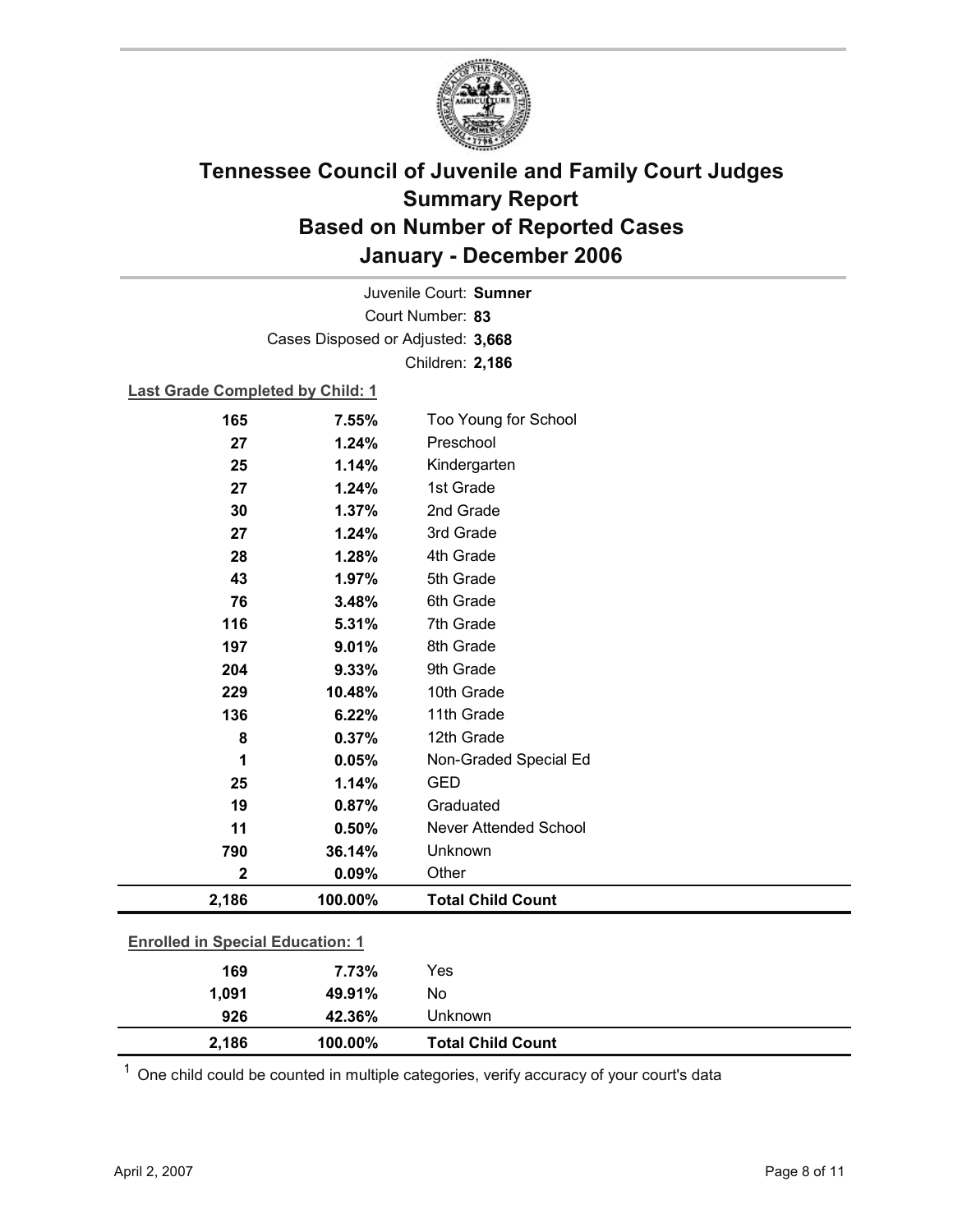

| Juvenile Court: Sumner       |                                   |                           |  |  |
|------------------------------|-----------------------------------|---------------------------|--|--|
|                              | Court Number: 83                  |                           |  |  |
|                              | Cases Disposed or Adjusted: 3,668 |                           |  |  |
|                              | Children: 2,186                   |                           |  |  |
| <b>Action Executed By: 1</b> |                                   |                           |  |  |
| 2,920                        | 69.71%                            | Judge                     |  |  |
| 1,263                        | 30.15%                            | Referee                   |  |  |
| 6                            | 0.14%                             | <b>YSO</b>                |  |  |
| 0                            | $0.00\%$                          | Other                     |  |  |
| 0                            | $0.00\%$                          | Unknown / Not Reported    |  |  |
| 4,189                        | 100.00%                           | <b>Total Action Count</b> |  |  |

### **Formal / Informal Actions: 1**

| 337   | $8.04\%$ | Dismissed                                      |
|-------|----------|------------------------------------------------|
| 269   | 6.42%    | Retired / Nolle Prosequi                       |
| 733   | 17.50%   | <b>Complaint Substantiated Delinquent</b>      |
| 462   | 11.03%   | <b>Complaint Substantiated Status Offender</b> |
| 37    | 0.88%    | Complaint Substantiated Dependent / Neglected  |
| 1     | 0.02%    | <b>Complaint Substantiated Abused</b>          |
| 0     | $0.00\%$ | <b>Complaint Substantiated Mentally III</b>    |
| 6     | 0.14%    | Informal Adjustment                            |
| 481   | 11.48%   | <b>Pretrial Diversion</b>                      |
| 7     | 0.17%    | <b>Transfer to Adult Court Hearing</b>         |
| 8     | 0.19%    | Charges Cleared by Transfer to Adult Court     |
| 772   | 18.43%   | <b>Special Proceeding</b>                      |
| 939   | 22.42%   | <b>Review Concluded</b>                        |
| 1     | 0.02%    | Case Held Open                                 |
| 136   | 3.25%    | Other                                          |
| 0     | $0.00\%$ | Unknown / Not Reported                         |
| 4,189 | 100.00%  | <b>Total Action Count</b>                      |

 $1$  If different than number of Referral Reasons (4189), verify accuracy of your court's data.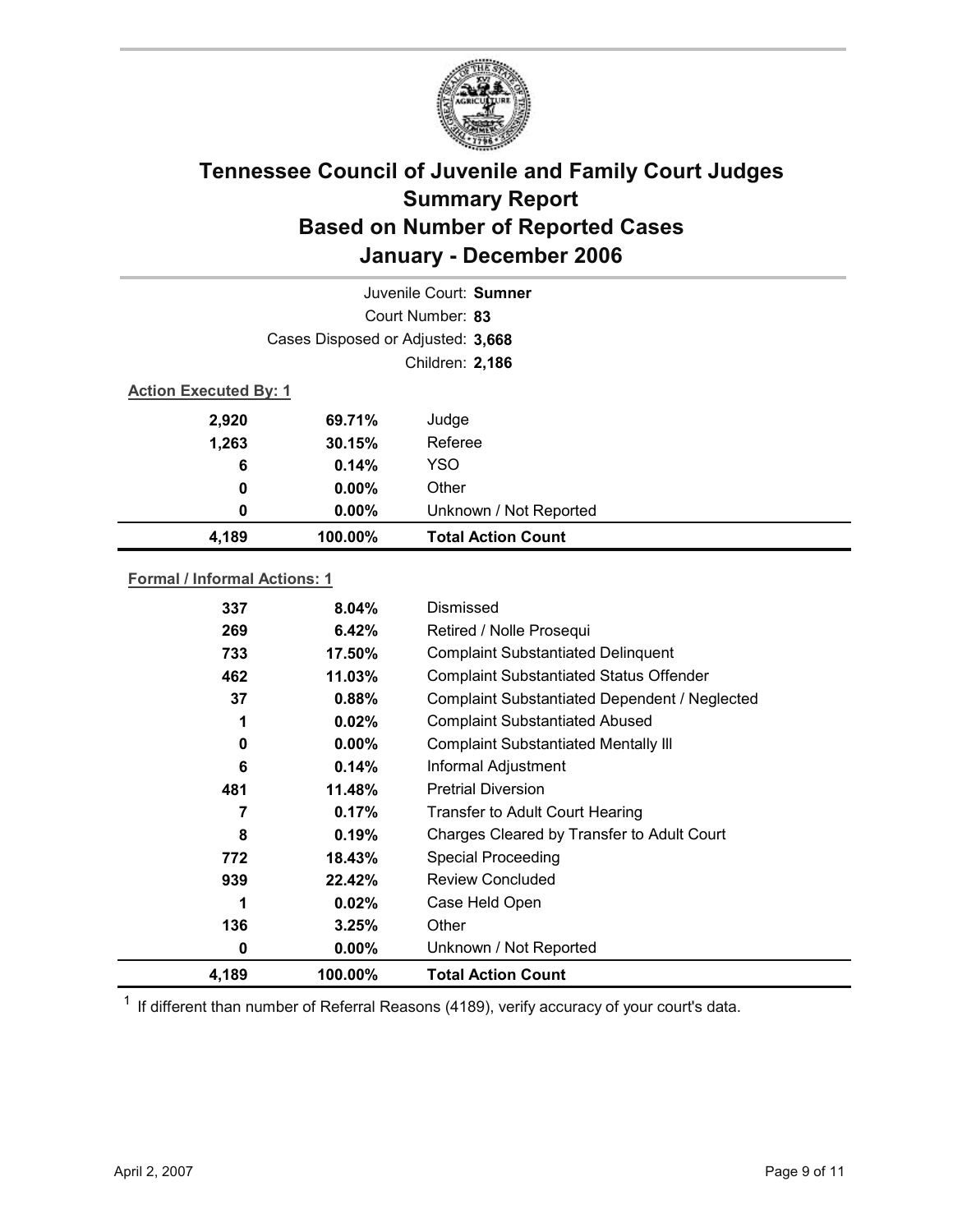

|                                   |                                                       | Juvenile Court: Sumner                               |  |
|-----------------------------------|-------------------------------------------------------|------------------------------------------------------|--|
|                                   |                                                       | Court Number: 83                                     |  |
| Cases Disposed or Adjusted: 3,668 |                                                       |                                                      |  |
| Children: 2,186                   |                                                       |                                                      |  |
| <b>Case Outcomes:</b>             | There can be multiple outcomes for one child or case. |                                                      |  |
| 302                               | 3.85%                                                 | Case Dismissed                                       |  |
| 227                               | 2.89%                                                 | Case Retired or Nolle Prosequi                       |  |
| 426                               | 5.43%                                                 | Warned / Counseled                                   |  |
| 4                                 | 0.05%                                                 | Held Open For Review                                 |  |
| 142                               | 1.81%                                                 | Supervision / Probation to Juvenile Court            |  |
| $\bf{0}$                          | $0.00\%$                                              | <b>Probation to Parents</b>                          |  |
| 30                                | 0.38%                                                 | Referral to Another Entity for Supervision / Service |  |
| 20                                | 0.25%                                                 | Referred for Mental Health Counseling                |  |
| 142                               | 1.81%                                                 | Referred for Alcohol and Drug Counseling             |  |
| 0                                 | $0.00\%$                                              | Referred to Alternative School                       |  |
| 0                                 | $0.00\%$                                              | Referred to Private Child Agency                     |  |
| 0                                 | $0.00\%$                                              | Referred to Defensive Driving School                 |  |
| 132                               | 1.68%                                                 | Referred to Alcohol Safety School                    |  |
| 54                                | 0.69%                                                 | Referred to Juvenile Court Education-Based Program   |  |
| 14                                | 0.18%                                                 | Driver's License Held Informally                     |  |
| 0                                 | $0.00\%$                                              | <b>Voluntary Placement with DMHMR</b>                |  |
| 0                                 | $0.00\%$                                              | <b>Private Mental Health Placement</b>               |  |
| 0                                 | $0.00\%$                                              | <b>Private MR Placement</b>                          |  |
| 0                                 | $0.00\%$                                              | Placement with City/County Agency/Facility           |  |
| 106                               | 1.35%                                                 | Placement with Relative / Other Individual           |  |
| 319                               | 4.06%                                                 | Fine                                                 |  |
| 290                               | 3.69%                                                 | <b>Public Service</b>                                |  |
| 83                                | 1.06%                                                 | Restitution                                          |  |
| 0                                 | $0.00\%$                                              | <b>Runaway Returned</b>                              |  |
| 300                               | 3.82%                                                 | No Contact Order                                     |  |
| 74                                | 0.94%                                                 | Injunction Other than No Contact Order               |  |
| 36                                | 0.46%                                                 | <b>House Arrest</b>                                  |  |
| 7                                 | 0.09%                                                 | <b>Court Defined Curfew</b>                          |  |
| 0                                 | $0.00\%$                                              | Dismissed from Informal Adjustment                   |  |
| 311                               | 3.96%                                                 | <b>Dismissed from Pretrial Diversion</b>             |  |
| 336                               | 4.28%                                                 | Released from Probation                              |  |
| 9                                 | 0.11%                                                 | <b>Transferred to Adult Court</b>                    |  |
| 0                                 | $0.00\%$                                              | <b>DMHMR Involuntary Commitment</b>                  |  |